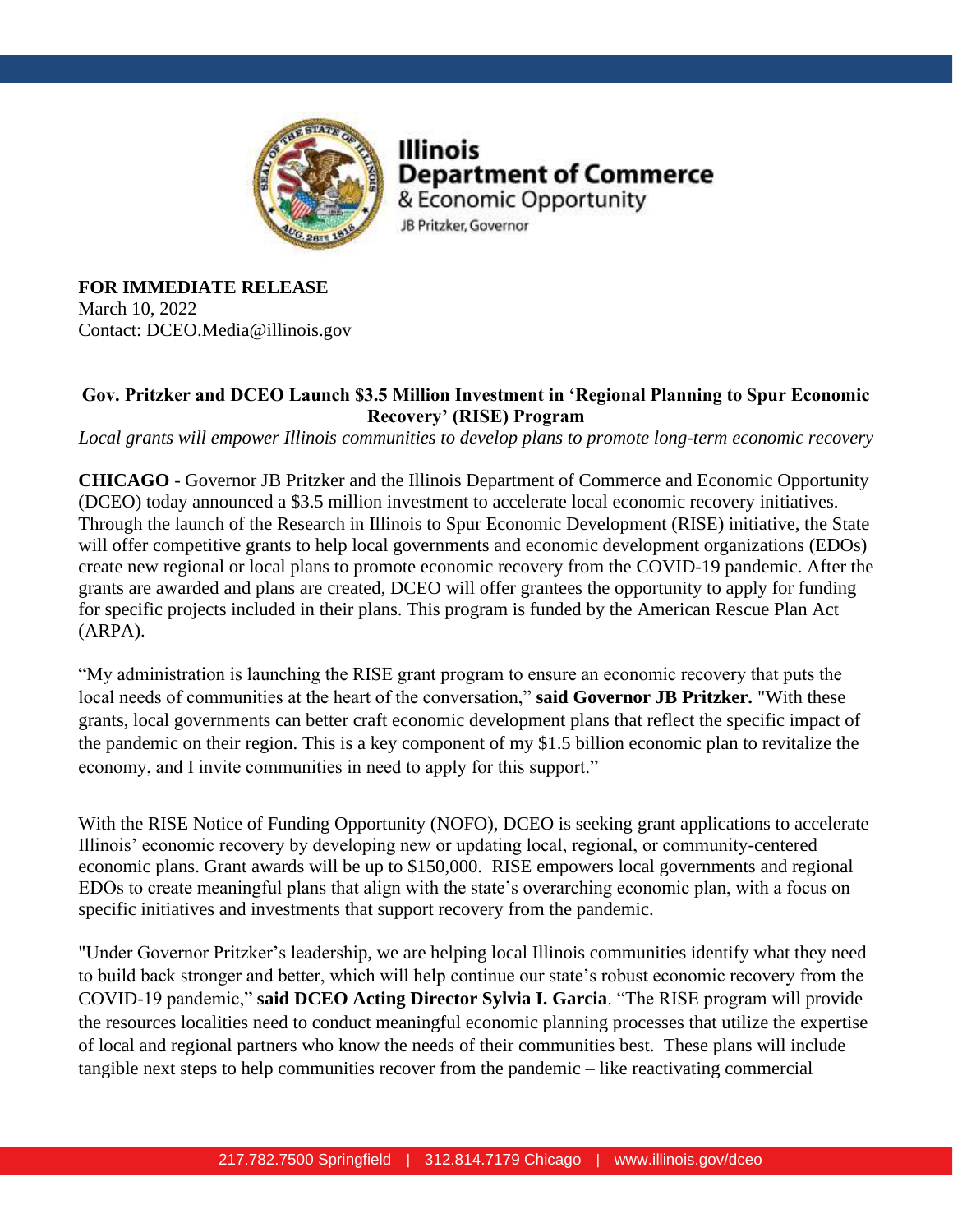corridors, building more affordable housing, or making investments that improve quality of life – that will then be eligible for follow on implementation grants from DCEO."

Grants will reimburse awardees for costs associated with developing an economic recovery plan, including salaries or contractual costs, research, outreach, and public meetings as well as expenses associated with administering the grant, such as meeting space rentals and printing. The [NOFO](https://www2.illinois.gov/dceo/AboutDCEO/GrantOpportunities/Pages/2777-2106.aspx)  [application](https://www2.illinois.gov/dceo/AboutDCEO/GrantOpportunities/Pages/2777-2106.aspx) is open and will continue accepting applications through May 9, 2022.

DCEO is accepting applications from units of local government and economic development organizations. The program calls for plans that will address job losses and business closures, adaptation to shifting economic trends in the area, and critical economic and public health infrastructure. Applications for recipients that face financial and capacity constraints, or that propose a plan for an area with a concentration of underserved communities or a high impact of COVID-19 will be prioritized for an award. Following the first phase of RISE, grantees will have the opportunity to apply for grants to fund specific initiatives or investments outlined in their economic plans.

Plans will be required to include specific initiatives or capital investments that will accelerate recovery from the COVID-19 pandemic and that are eligible for ARPA funding. Regions covered by plans can have a regional scope or be more focused on a community level. Grantees will be required to assemble stakeholders to represent a community or region, conduct research on prospective economic assets and challenges, conduct outreach with local and regional stakeholders, and develop strategies that address the impacts of COVID-19 and that are tailored to the strengths and vulnerabilities of the community and region. Where possible, community plans developed through the RISE program should align with goals and areas of focus included in the Governor Pritzker's 5-year Economic Plan to Revitalize the Economy.

"Illinois has done our own economic planning, and this opportunity shows that what started in 2019 was just the beginning. Now it's time for local communities to create plans of their own," **said Sen. Elgie Sims (D-Chicago)**. "I'm calling on communities across Illinois to dream big and put pen to paper on economic development."

"Central Illinois is blessed with so many great economic assets, and by working together to plan for the future we can identify even more opportunities for growth," **said Sen. Dave Koehler (D-Peoria).** "With Governor Pritzker's Rebuild Illinois and President Biden's Infrastructure Plan, we need to be ready to take advantage of every opportunity."

"Long-range planning is key to economic development, so I am thrilled that DCEO is making this opportunity available to communities across Illinois" **said Rep. Justin Slaughter (D-Chicago).** "I look forward to seeing local governments and economic development organizations work together to identify our weaknesses, build upon our strengths, and ultimately set our state up for success."

"In a state as large and diverse as Illinois, it is to be expected that recovery from the pandemic will be uneven. DCEO funding to support local units of government and economic development organizations will help spur economic recovery in places that need help the most," **said Chris Merrett, Director of the Illinois Institute for Rural Affairs, Western Illinois University**.